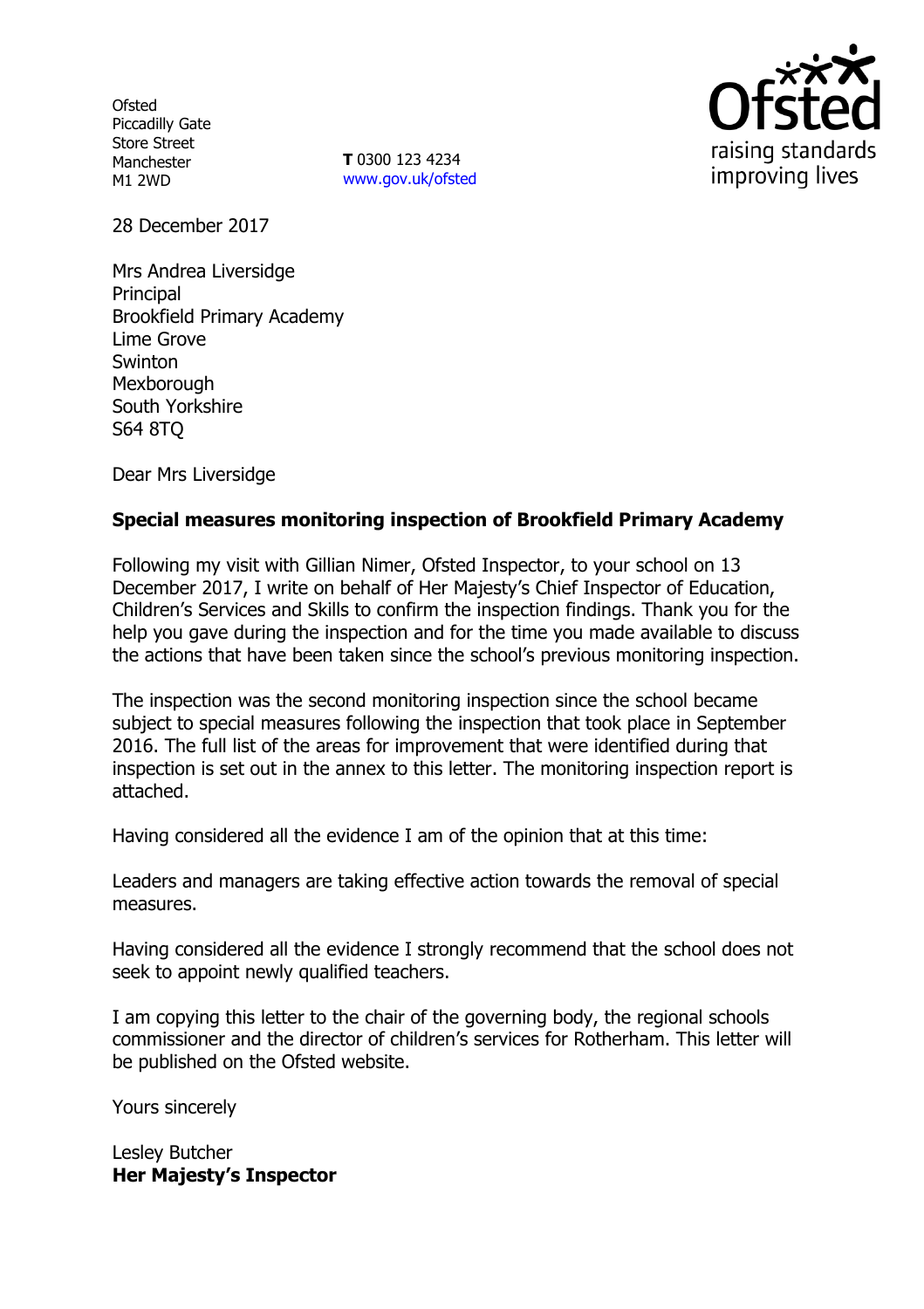

#### **Annex**

# **The areas for improvement identified during the inspection that took place in September 2016**

- Rapidly improve the quality of leadership and management at all levels so that:
	- all safeguarding arrangements satisfy the requirements of the most recent legislation
	- effective and robust systems are in place to hold leaders and managers to account for the progress of all groups of pupils, but particularly for those who are disadvantaged
	- leaders know the impact of pupil premium funding and target extra resources where they are needed
	- policies and procedures are up to date, being consistently implemented and regularly reviewed
	- there are effective arrangements for governance in place, which challenge leaders to bring about rapid improvement
	- the curriculum is fit for purpose and provides pupils with a broad and balanced programme of work.
- Rapidly improve the quality of teaching, learning and assessment and accelerate outcomes for pupils, by:
	- ensuring that all teachers have consistently high expectations for what pupils can achieve in all areas of the curriculum
	- checking that assessment information is accurate and is used to plan appropriate challenge and support for different groups of pupils, particularly the most able
	- improving teachers' subject knowledge so that they know what to teach
	- securing a stable and permanent teaching staff who are well supported by middle leaders to bring about rapid improvements
	- developing the learning environment in the Nursery class to improve curriculum provision.
- **IMPROVE Attendance and behaviour by ensuring that:** 
	- absence of all pupils is analysed, including for specific groups of pupils, and effective action is taken to make sure that pupils are in school and ready to learn
	- the behaviour policy is consistently implemented and has a positive impact on learning in the classroom
	- all staff know how to deal with challenging behaviour and keep all pupils safe when incidents arise.

An external review of governance should be undertaken in order to assess how this aspect of leadership and management may be improved.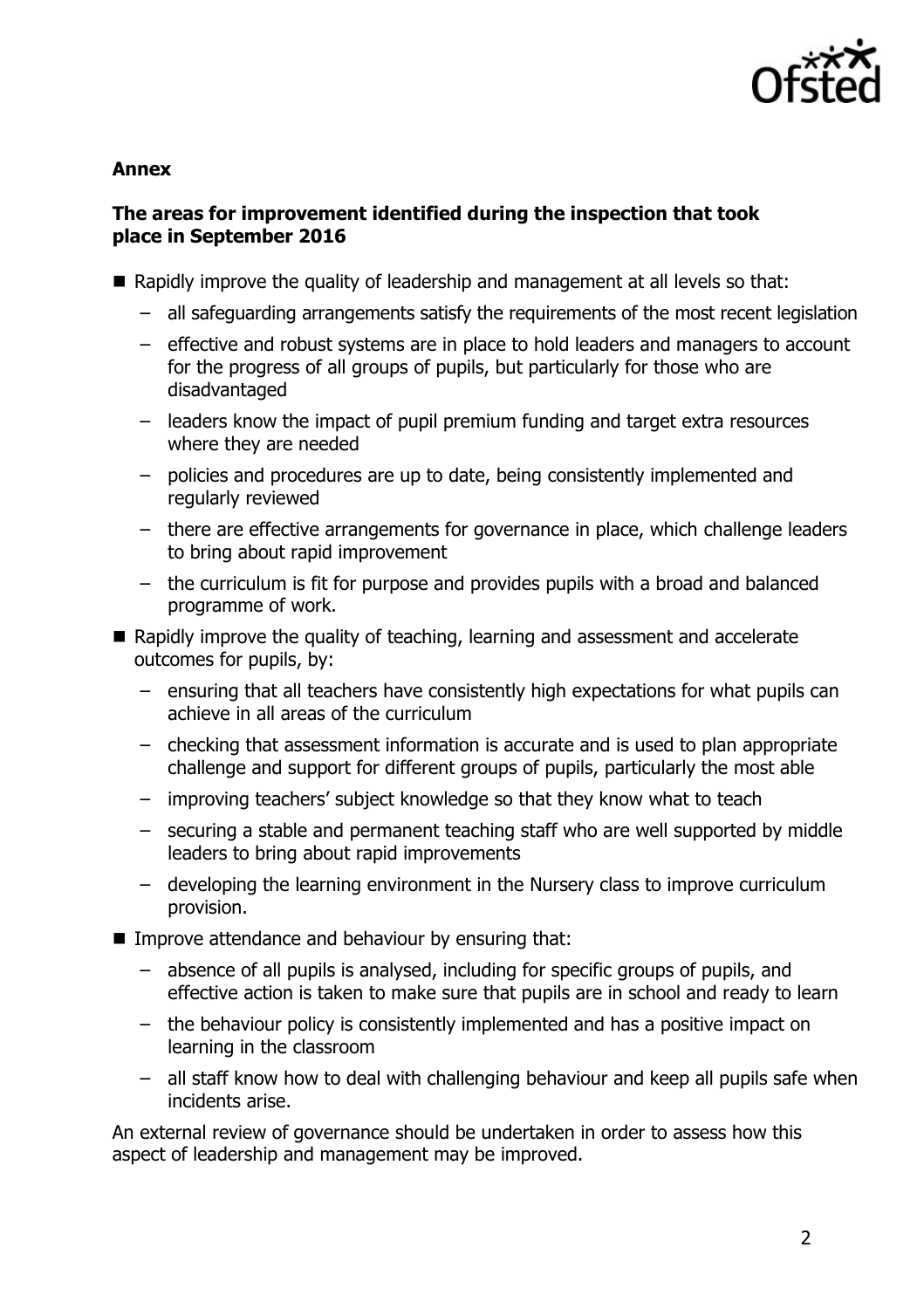

An external review of the school's use of the pupil premium should be undertaken in order to assess how this aspect of leadership and management may be improved. It is recommended that the school does not appoint newly qualified teachers.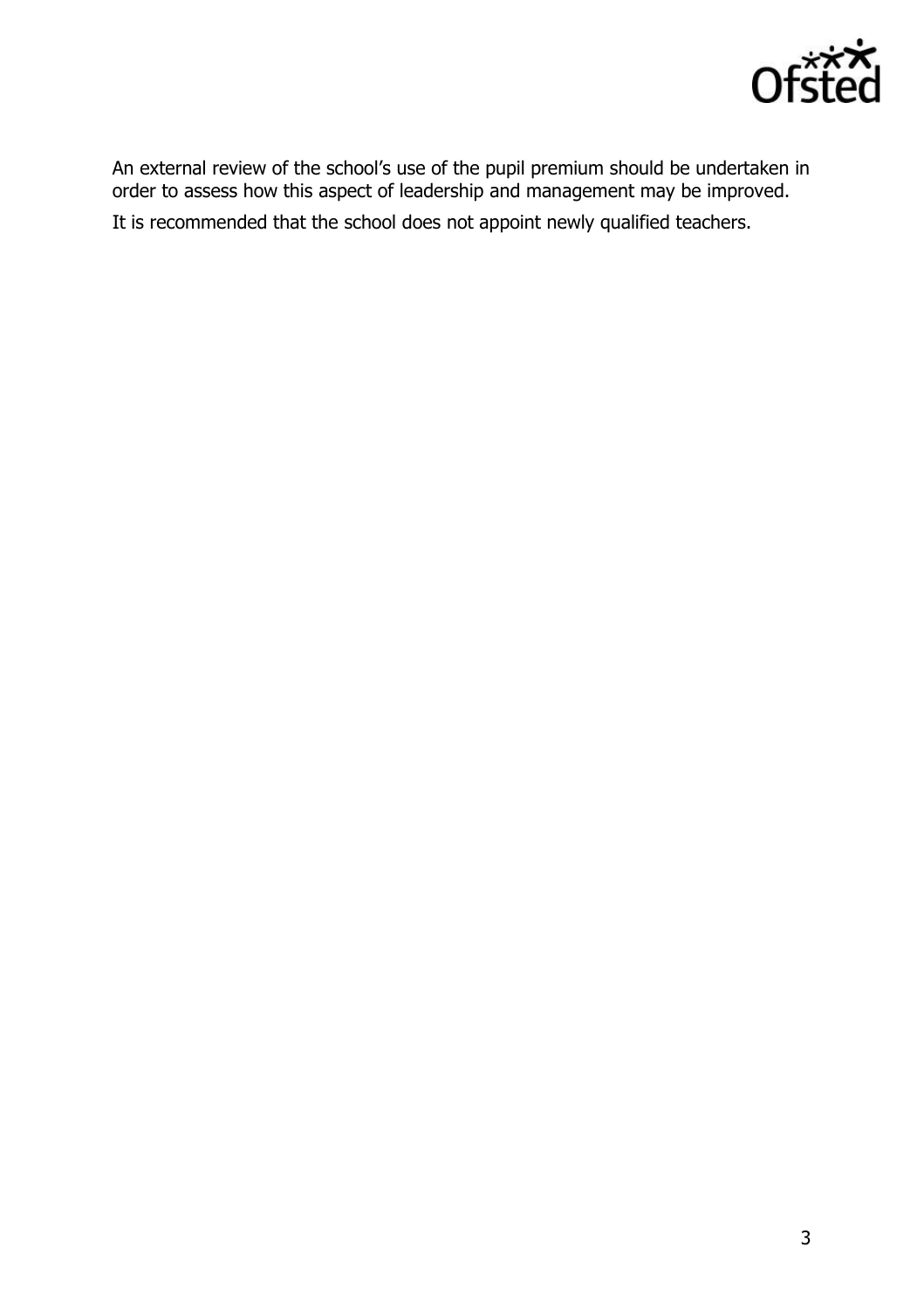

### **Report on the second monitoring inspection on 13 December 2017**

# **Evidence**

Inspectors observed the school's work, scrutinised documents and met with the principal, the chief executive, the executive principal and a school improvement leader from Aston Community Education Trust (ACET). They met with the director of learning for Rotherham local authority, middle leaders and the chair of governors. A telephone conversation was held with the acting chief executive of Wakefield City Academies Trust (WCAT). Inspectors looked at pupils' work in books and observed parts of lessons. They spoke with pupils in a meeting, at lunchtime and around school. Not all areas for improvement from the inspection were considered today. The focus of this visit was to establish: the impact of the work of the multi-academy trust; the extent of improvements in teaching; and whether teaching is leading to better outcomes for pupils.

# **Context**

Brookfield Academy is currently part of WCAT. The trust is in difficulty and has been unable to bring about improvements in the schools it has taken on. The regional schools commissioner approached ACET to provide school improvement services to Brookfield. ACET has conducted a 'due diligence' process to fully understand the needs of Brookfield Primary Academy and to assure itself that it has the capacity to provide the school with the support it needs to rapidly improve. The intention is that Brookfield will formally join ACET from April 2018. WCAT put in an acting headteacher to help stabilise Brookfield. She left the school in October 2017 and a new, substantive principal from ACET took over leadership of the school. Most other staff in school were present at the time of the last inspection. Some temporary teachers were employed. In May 2017, WCAT put in place an interim education committee, of whom several members were WCAT employees. This has recently been disbanded by ACET and a new chair of governors is in place.

### **The effectiveness of leadership and management**

The new principal has swiftly got to grips with what needs to change. She is a skilled communicator who has quickly won the trust of pupils and staff. School improvement personnel at the trust have verified her evaluation of teaching and learning and all have a shared understanding of where teachers require additional support to enable them to meet the needs of pupils. She has started to implement a vision for learning that is beginning to have a positive effect on pupils' attitudes to learning. Pupils spoken to really like the principal, or as one pupil put it, 'because she is always smiling and she makes us guess things about her, like her favourite colour'.

Middle leaders, closely supervised and coached by leaders from ACET, are at the early stages of bringing about improvements. Leaders have evaluated assessment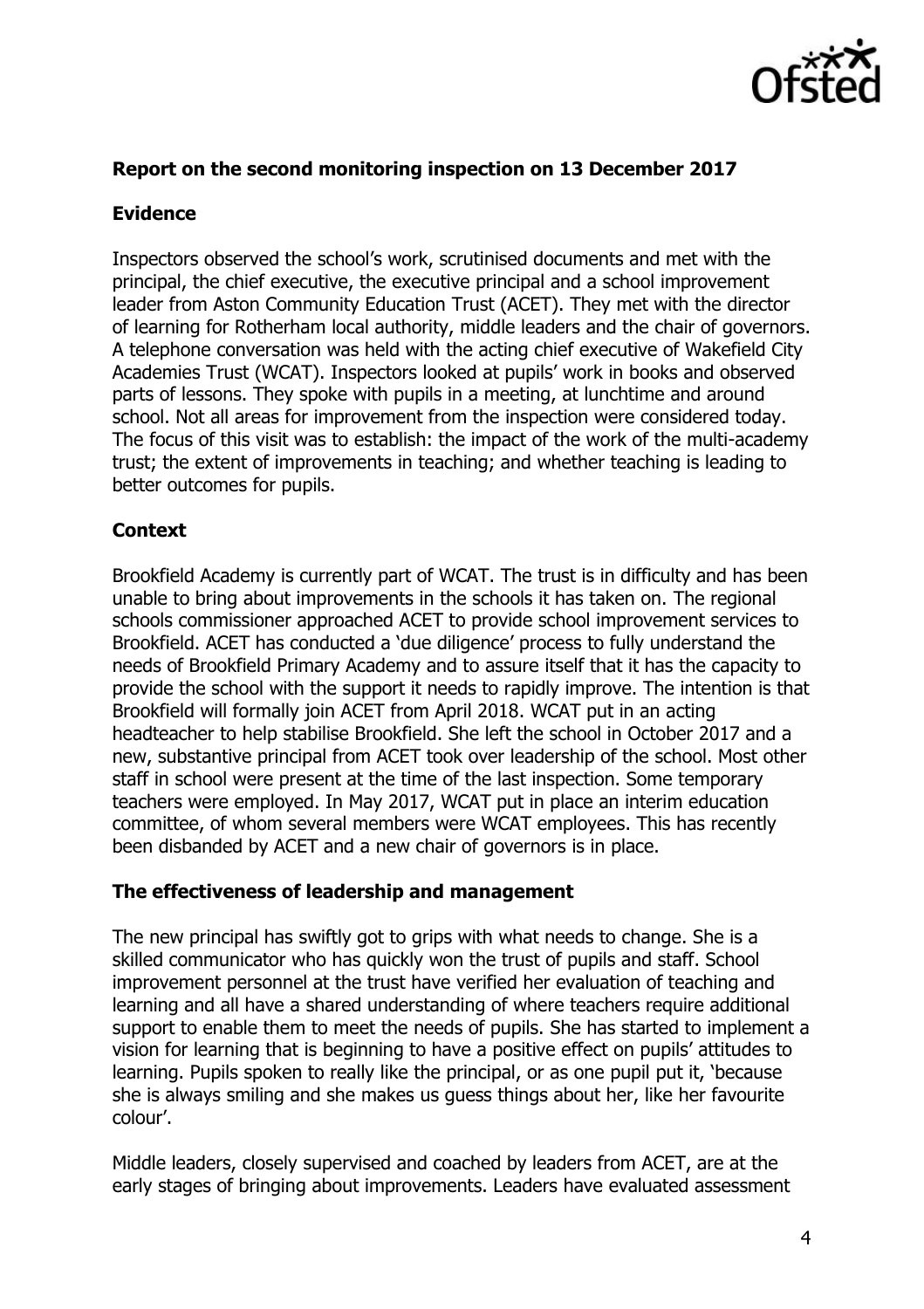

processes and are not confident that existing information accurately shows what pupils know and can do. Consequently, although leaders are sure about the standards pupils are reaching, they do not have a very clear picture of the progress pupils, including those who are disadvantaged, are making.

The new chair of governors brings a deep understanding of the local community and comprehends the challenges facing the school. She is fully aware that the school has been failing its pupils over a long period. She has been vigilant in representing the school's interests with the local authority, WCAT and more recently with ACET. The chair of governors has managed to secure a representative governing body, but it has yet to have its first meeting. Agendas for this meeting, scheduled for next week, show leaders' intentions to share details of the weaknesses that need to be urgently addressed.

#### **Quality of teaching, learning and assessment**

Over time, some pupils in some classes have had poor teaching due to many changes in teachers and a series of supply staff. Apart from in one class, where there is ongoing long-term absence, the acting headteacher, and now the principal, have secured more stable staffing this school year. The principal has recruited an additional new teacher to start in January 2018.

ACET lead teachers for mathematics and English have been working alongside teachers in key stage 2 classes to help improve the daily diet for pupils. The principal reports that staff, even though they have had a turbulent few months, are willing to try new things and to put pupils' interests first.

Leaders have introduced a new approach to teaching English, closely linking learning in reading and writing to a good-quality text used by the whole class. This is having a positive effect on learning in key stage 1. However, due to the frequent turnover of staff and lack of consistency in planning appropriately challenging sequences of learning, pupils in key stage 2 have made much less progress. Work in pupils' books illustrates a lack of consistency in the quality of teaching and in pupils' progress across key stage 2. The needs of low-prior-attaining pupils and the most able have not been met well so far. In some classes, teachers are not correcting pupils' misconceptions as they arise and feedback to pupils is not helping them to improve.

The leader for mathematics has been seconded from another WCAT school. He has supported staff to develop their subject knowledge and has observed some improvements in mathematics teaching. Leaders acknowledge that pupils still have considerable gaps in their understanding, often due to their teachers' lack of subject knowledge. However, because of support, teachers are now planning appropriate series of lessons that enable pupils to better understand new learning. Teachers are ensuring that pupils have the right equipment to support them in calculations, and consequently, pupils are now getting through more work in mathematics.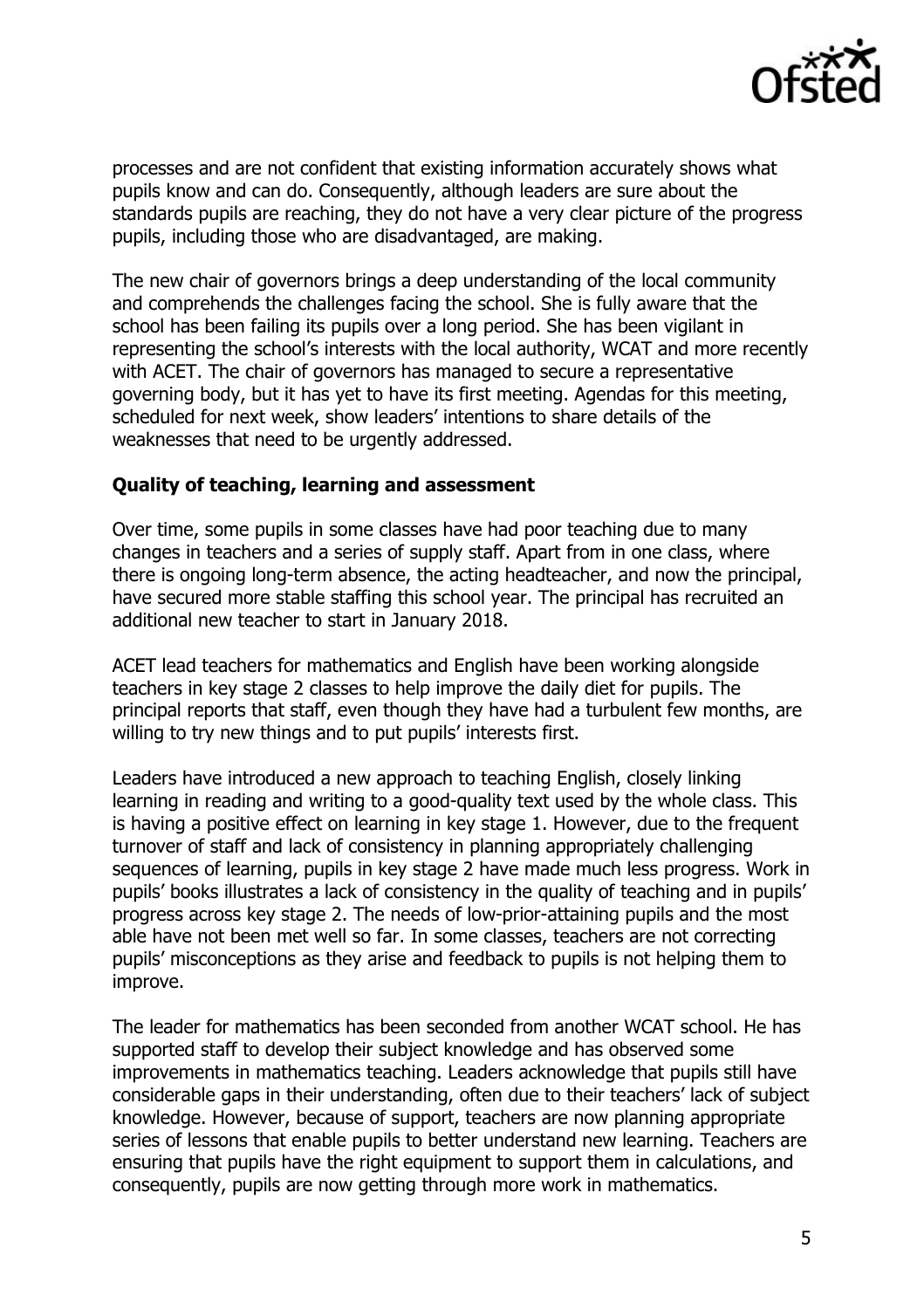

# **Personal development, behaviour and welfare**

Leaders have taken rapid action to improve pupils' behaviour throughout school. Pupils struggling to regulate their own behaviour have been supported by external agencies and some pupils have moved to specialist schools. As a result, school is calm and orderly and incidents of poor behaviour are much reduced. Pupils understand the consequences of misbehaving and say that teachers deal with them fairly: all who spoke to the inspectors felt that behaviour around school was much improved. Pupils know whom to go to if they have a problem and relationships between pupils and staff are genial.

The education welfare officer, employed by ACET, is beginning to have an effect on pupils' attendance. The attendance team is regularly present at the school, reminding pupils and parents of the importance of punctuality and daily attendance in school. There has been a small improvement in attendance when compared with a similar period in 2016, and the number of pupils who are persistently absent is falling. Despite this, attendance overall remains below national figures and persistent absence is still twice the national average.

# **Outcomes for pupils**

In 2016, only 16% of pupils at the end of Year 6 attained the expected standard in reading, writing and mathematics combined, leaving them very poorly prepared for secondary education. In 2017, this rose to 25% but only one fifth of disadvantaged pupils attained the expected standard. Pupils have made weak progress over time, with the weakest progress taking place in mathematics. Disadvantaged pupils have made considerably less progress than other pupils. Consequently, pupils' progress in reading, writing and mathematics was in the bottom 10% for the third year in a row, when compared with other schools nationally. Recent class-based assessments show that too many pupils in key stage 2 are still working at standards below those expected for their age.

In contrast, outcomes for children in early years and pupils in key stage 1 have continued to improve. At the end of Year 2, pupils were attaining results in line with national averages in reading and writing and slightly above in mathematics. The proportion of pupils achieving the Year 1 phonics check is also close to the national average.

### **External support**

Since the first monitoring inspection, support from WCAT has rapidly fallen away. There has been a lull in school improvement until a suitable school improvement partner could be found. ACET has now taken over this role. It has taken a strategic approach, securing leadership and safeguarding as a matter of urgency, and ensuring that pupils' behaviour is appropriate. The trust has begun to overhaul policies and procedures, starting with the most urgent, including safeguarding and